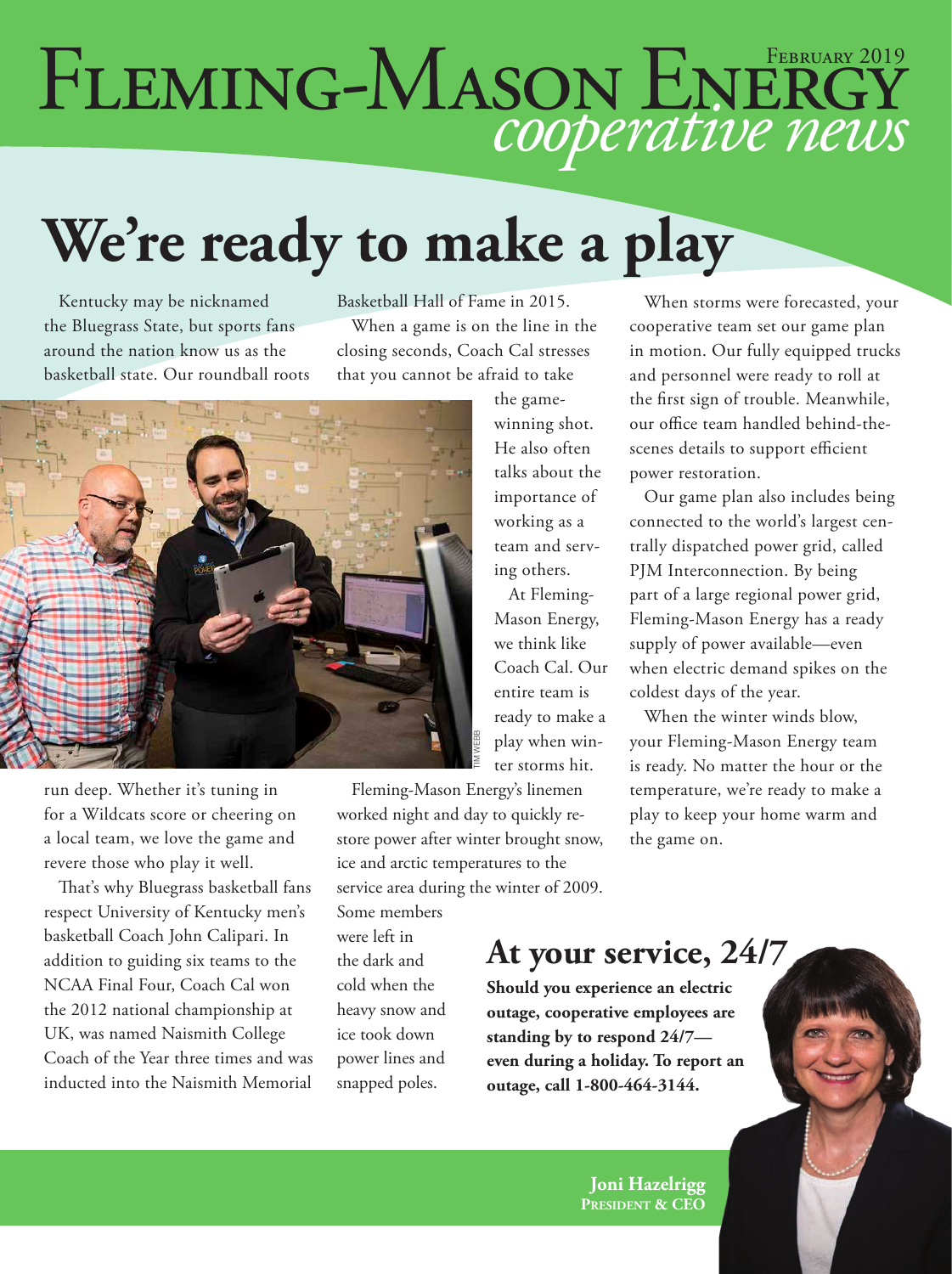

A Touchstone Energy<sup>®</sup> Cooperative

Contact us: In Fleming County: (606) 845.2661

Other Counties: (800) 464.3144

Hours:  $7:30$  A.M.  $-4:30$  P.M.

Editor Lori Ulrich President & CEO Joni Hazelrigg

Board of Directors Lonnie Vice CHAIRMAN

> J.E. Smith Jr. VICE CHAIRMAN

Dina Gooding SECRETARY TREASURER

Other Directors Timothy S. Eldridge Rick Hord John M. Roe Tom Saunders

> Attorneys Marvin Suit Earl Rogers III Follow us on:



# **The Fleming-Mason Energy difference**



*Fleming-Mason Energy employees donated food for the Backpack Program this holiday season. The program is run by the Fleming County Cooperative Extension Service Nutrition Program and helps feed children in the county. At right are Fleming-Mason Energy employees, Melissa Tackett, Tim Pease and Jennifer McRoberts. Photo: Lori Ulrich*

*Through a generous match from CoBank's Sharing Success program, Fleming-Mason Energy presented a \$1,000 check to the NewHope Clinic located in Owingsville. This contribution is in addition to a matching \$1,000 grant from FME. The NewHope Clinic offers free health care to uninsured residents of Bath, Rowan, Montgomery, Menifee and Morgan counties. Making the presentation is Fleming-Mason Energy President and CEO Joni Hazelrigg. Accepting for NewHope Ministries is Bill Grimes, P.A.-C. Photo: Lori Ulrich*



**Our office will be CLOSED Monday, February 18, in observance of Presidents Day**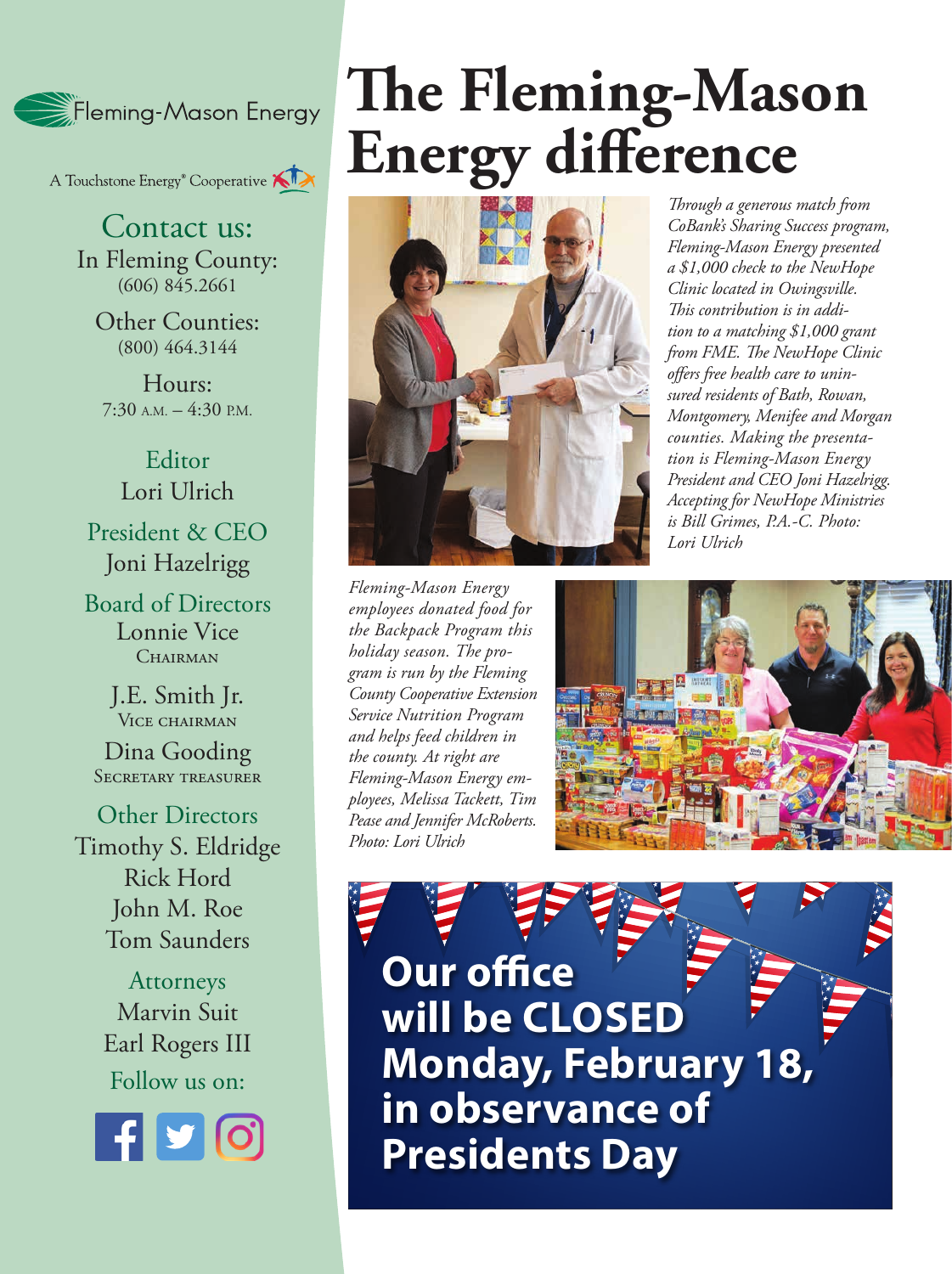# **10 ways to give the gift of love**

In honor of Valentine's Day on Feb. 14, we encourage our members to count the ways to save with your Fleming-Mason Energy Co-op Connections Card!



- 1. **Pharmacy** Save on prescriptions for those you love
- 2. **Treats** Get 20 percent off Shari's Berries for your sweetie
- 3. **Getaway** Save 10 percent at all Kentucky State Park lodges (code RECC)
- 4. **Healthy** Get automatic discounts at participating dentists, optometrists and more
- 5. **Floral** Save 20 percent off your entire order at 1-800-Flowers.com
- 6. **Tickets** Receive exclusive benefits on premium seats for concerts, sports and more
- 7. **Peace of Mind** Get ID theft monitoring for as low as \$5 a month with ID Sanctuary
- 8. **Cash Back** Get cash back for shopping online
- 9. **Auto Rentals** Save 25 percent on rentals from Avis and 15 percent with Hertz
- 10. **Hotels** Save up to 70 percent at 400,000 hotels worldwide

To learn more about these deals and find many more, **visit www.connections.coop**.



It takes time to fill up with gas.

On average, you would save about half an hour each month by plugging in an electric vehicle each night.